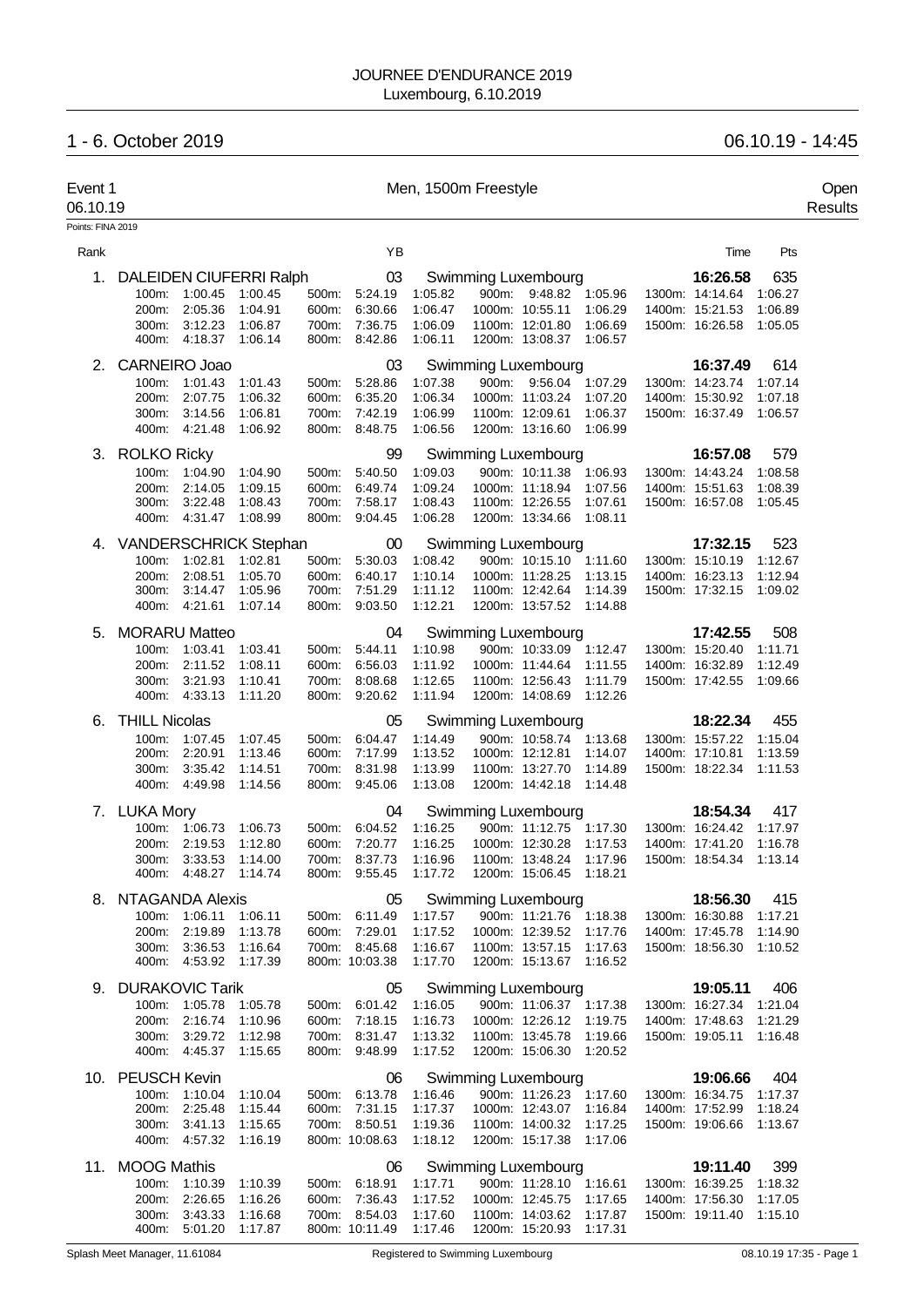|  |  |  | Event 1, Men, 1500m Freestyle, Open |  |
|--|--|--|-------------------------------------|--|
|--|--|--|-------------------------------------|--|

| Rank |                                |         |         |          | ΥB             |         |                             |         |        | Time            | Pts     |
|------|--------------------------------|---------|---------|----------|----------------|---------|-----------------------------|---------|--------|-----------------|---------|
| 12.  | <b>RIKKERT Thijmen</b>         |         |         |          | 06             |         | Swimming Luxembourg         |         |        | 19:51.62        | 360     |
|      | 100m:                          | 1:14.52 | 1:14.52 | 500m:    | 6:34.21        | 1:20.11 | 900m: 11:54.39              | 1:20.04 | 1300m: | 17:14.86        | 1:19.67 |
|      | 200m:                          | 2:34.59 | 1:20.07 | 600m:    | 7:53.96        | 1:19.75 | 1000m: 13:14.40             | 1:20.01 |        | 1400m: 18:34.77 | 1:19.91 |
|      | 300m:                          | 3:54.26 | 1:19.67 | 700m:    | 9:14.29        | 1:20.33 | 1100m: 14:34.51             | 1:20.11 |        | 1500m: 19:51.62 | 1:16.85 |
|      | 400m:                          | 5:14.10 | 1:19.84 |          | 800m: 10:34.35 | 1:20.06 | 1200m: 15:55.19             | 1:20.68 |        |                 |         |
| 13.  | <b>DHONTE Henri</b>            |         |         |          | 04             |         | Swimming Luxembourg         |         |        | 20:15.08        | 339     |
|      | 100m:                          | 1:10.89 | 1:10.89 | 500m:    | 6:33.02        | 1:21.55 | 900m: 12:01.59              | 1:22.58 | 1300m: | 17:33.53        | 1:23.07 |
|      | 200m:                          | 2:30.01 | 1:19.12 | 600m:    | 7:54.71        | 1:21.69 | 1000m: 13:24.00             | 1:22.41 |        | 1400m: 18:56.31 | 1:22.78 |
|      | 300m:                          | 3:50.35 | 1:20.34 | 700m:    | 9:17.00        | 1:22.29 | 1100m: 14:47.82             | 1:23.82 |        | 1500m: 20:15.08 | 1:18.77 |
|      | 400m:                          | 5:11.47 | 1:21.12 |          | 800m: 10:39.01 | 1:22.01 | 1200m: 16:10.46             | 1:22.64 |        |                 |         |
| 14.  | <b>TUCHILA Ionut Alexandru</b> |         |         |          | 06             |         | Swimming Luxembourg         |         |        | 20:55.68        | 308     |
|      | $100m$ :                       | 1:14.34 | 1:14.34 | $500m$ : | 6:45.35        | 1:24.30 | 900m: 12:26.98              | 1:25.48 | 1300m: | 18:11.03        | 1:25.67 |
|      | 200m:                          | 2:35.37 | 1:21.03 | 600m:    | 8:10.50        | 1:25.15 | 1000m: 13:53.12             | 1:26.14 |        | 1400m: 19:35.42 | 1:24.39 |
|      | 300m:                          | 3:57.44 | 1:22.07 | 700m:    | 9:36.06        | 1:25.56 | 1100m: 15:19.11             | 1:25.99 |        | 1500m: 20:55.68 | 1:20.26 |
|      | 400m:                          | 5:21.05 | 1:23.61 |          | 800m: 11:01.50 | 1:25.44 | 1200m: 16:45.36             | 1:26.25 |        |                 |         |
| 15.  | <b>WENZEL Gregory</b>          |         |         |          | 04             |         | Cercle de Natation Diekirch |         |        | 23:48.39        | 209     |
|      | 100m:                          | 1:22.14 | 1:22.14 | 500m:    | 7:39.69        | 1:37.28 | 900m: 14:08.13              | 1:37.56 | 1300m: | 20:41.40        | 1:38.34 |
|      | 200m:                          | 2:52.13 | 1:29.99 | 600m:    | 9:15.24        | 1:35.55 | 1000m: 15:47.02             | 1:38.89 |        | 1400m: 22:18.53 | 1:37.13 |
|      | 300m:                          | 4:26.76 | 1:34.63 |          | 700m: 10:52.89 | 1:37.65 | 1100m: 17:24.83             | 1:37.81 |        | 1500m: 23:48.39 | 1:29.86 |
|      | 400m:                          | 6:02.41 | 1:35.65 |          | 800m: 12:30.57 | 1:37.68 | 1200m: 19:03.06             | 1:38.23 |        |                 |         |

| Event 2           | Women, 1500m Freestyle | Oper    |
|-------------------|------------------------|---------|
| 06.10.19          |                        | Results |
| Points: FINA 2019 |                        |         |

| Rank |                            |         |         |       | ΥB      |         |                     |         | Time            | Pts     |
|------|----------------------------|---------|---------|-------|---------|---------|---------------------|---------|-----------------|---------|
| 1.   | <b>JOMINET Lou</b>         |         |         |       | 05      |         | Swimming Luxembourg |         | 17:29.28        | 673     |
|      | 100m:                      | 1:05.73 | 1:05.73 | 500m: | 5:44.19 | 1:09.94 | 900m: 10:26.28      | 1:10.98 | 1300m: 15:09.97 | 1:10.85 |
|      | 200 <sub>m</sub> :         | 2:14.74 | 1:09.01 | 600m: | 6:54.28 | 1:10.09 | 1000m: 11:37.49     | 1:11.21 | 1400m: 16:20.85 | 1:10.88 |
|      | 300m:                      | 3:24.46 | 1:09.72 | 700m: | 8:04.62 | 1:10.34 | 1100m: 12:47.84     | 1:10.35 | 1500m: 17:29.28 | 1:08.43 |
|      | 400m:                      | 4:34.25 | 1:09.79 | 800m: | 9:15.30 | 1:10.68 | 1200m: 13:59.12     | 1:11.28 |                 |         |
| 2.   | <b>VANDERSCHRICK Laura</b> |         |         |       | 02      |         | Swimming Luxembourg |         | 18:25.79        | 575     |
|      | 100m:                      | 1:08.00 | 1:08.00 | 500m: | 6:03.17 | 1:14.46 | 900m: 11:00.19      | 1:14.09 | 1300m: 15:57.74 | 1:14.11 |
|      | 200m:                      | 2:20.86 | 1:12.86 | 600m: | 7:17.88 | 1:14.71 | 1000m: 12:14.54     | 1:14.35 | 1400m: 17:12.52 | 1:14.78 |
|      | 300m:                      | 3:34.35 | 1:13.49 | 700m: | 8:32.15 | 1:14.27 | 1100m: 13:29.19     | 1:14.65 | 1500m: 18:25.79 | 1:13.27 |
|      | 400m:                      | 4:48.71 | 1:14.36 | 800m: | 9:46.10 | 1:13.95 | 1200m: 14:43.63     | 1:14.44 |                 |         |
| 3.   | <b>HAN Mengjia</b>         |         |         |       | 07      |         | Swimming Luxembourg |         | 18:41.59        | 551     |
|      | 100m:                      | 1:09.87 | 1:09.87 | 500m: | 6:05.17 | 1:14.28 | 900m: 11:06.44      | 1:15.90 | 1300m: 16:11.14 | 1:16.46 |
|      | $200m$ :                   | 2:23.53 | 1:13.66 | 600m: | 7:19.84 | 1:14.67 | 1000m: 12:21.93     | 1:15.49 | 1400m: 17:27.09 | 1:15.95 |
|      | 300m:                      | 3:37.18 | 1:13.65 | 700m: | 8:34.88 | 1:15.04 | 1100m: 13:38.37     | 1:16.44 | 1500m: 18:41.59 | 1:14.50 |
|      | 400m:                      | 4:50.89 | 1:13.71 | 800m: | 9:50.54 | 1:15.66 | 1200m: 14:54.68     | 1:16.31 |                 |         |

| Event 3<br>06.10.19 |                       |         |         |          |         | Women, 800m Freestyle |          |                            |         |       |                |         | Open<br>Results |
|---------------------|-----------------------|---------|---------|----------|---------|-----------------------|----------|----------------------------|---------|-------|----------------|---------|-----------------|
| Points: FINA 2019   |                       |         |         |          |         |                       |          |                            |         |       |                |         |                 |
| Rank                |                       |         |         |          | ΥB      |                       |          |                            |         |       | Time           | Pts     |                 |
|                     | <b>HRIC Laura</b>     |         |         |          | 05      |                       |          | Swimming Luxembourg        |         |       | 531            |         |                 |
|                     | 100m:                 | 1:08.87 | 1:08.87 | 300m:    | 3:37.42 | 1:14.50               | $500m$ : | 6:07.20                    | 1:14.88 | 700m: | 8:38.43        | 1:15.77 |                 |
|                     | 200m:                 | 2:22.92 | 1:14.05 | 400m:    | 4:52.32 | 1:14.90               | 600m:    | 7.22.66                    | 1:15.46 | 800m: | 9:51.85        | 1:13.42 |                 |
| $2^{+}$             | <b>CARNEIRO Sofia</b> |         |         |          | 06      |                       |          | <b>Swimming Luxembourg</b> |         |       | 465            |         |                 |
|                     | $100m$ :              | 1:10.98 | 1:10.98 | $300m$ : | 3:47.43 | 1:18.49               | $500m$ : | 6.24.78                    | 1:18.73 | 700m: | 9:01.62        | 1:18.29 |                 |
|                     | 200m:                 | 2:28.94 | 1:17.96 | 400m:    | 5:06.05 | 1:18.62               | 600m:    | 7:43.33                    | 1:18.55 |       | 800m: 10:18.35 | 1:16.73 |                 |
| $\mathbf{3}$        | <b>LEONARD Lis</b>    |         |         |          | 05      |                       |          | Swimming Luxembourg        |         |       | 10:45.57       | 409     |                 |
|                     | $100m$ :              | 1:11.51 | 1:11.51 | 300m:    | 3:51.47 | 1:21.22               | 500m:    | 6:36.81                    | 1:23.47 | 700m: | 9:24.25        | 1:23.52 |                 |
|                     | 200m:                 | 2:30.25 | 1:18.74 | 400m:    | 5:13.34 | 1:21.87               | 600m:    | 8:00.73                    | 1:23.92 |       | 800m: 10:45.57 | 1:21.32 |                 |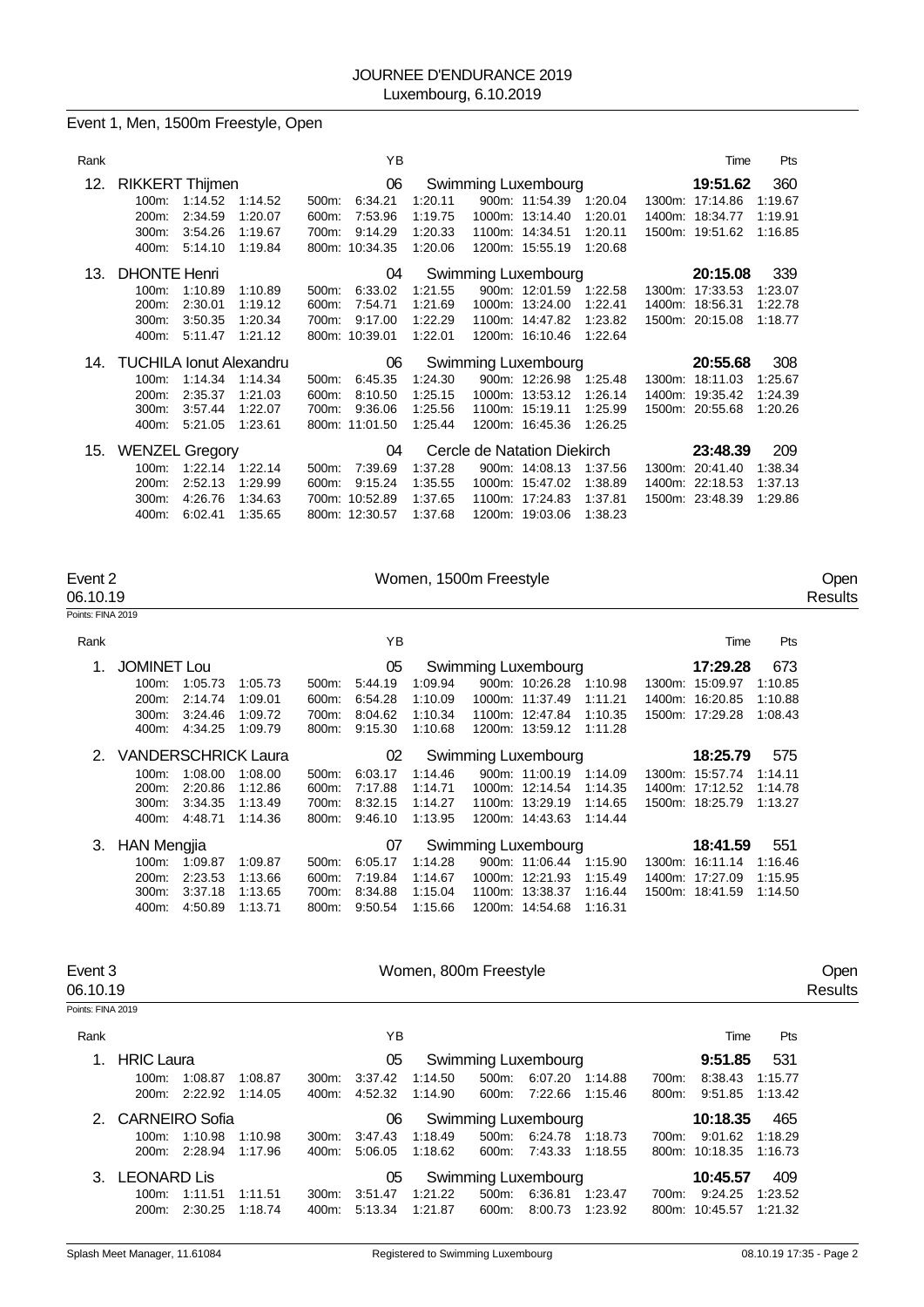# Event 3, Women, 800m Freestyle, Open

| Rank                           |                                              |                                  |                    |                   | YB                       |                    |                                               |                                  |                            |       | Time                                         | Pts                       |
|--------------------------------|----------------------------------------------|----------------------------------|--------------------|-------------------|--------------------------|--------------------|-----------------------------------------------|----------------------------------|----------------------------|-------|----------------------------------------------|---------------------------|
| 4.                             | <b>KIDD Francesca</b><br>100m:<br>$200m$ :   | 1:13.95<br>2:36.37               | 1.13.95<br>1:22.42 | 300m:<br>400m:    | 06<br>4:00.52<br>5:26.88 | 1:24.15<br>1:26.36 | Swimming Luxembourg<br>500m:<br>600m:         | 8:16.29                          | 6:52.72 1:25.84<br>1:23.57 | 700m: | 10:59.26<br>9:40.69<br>800m: 10:59.26        | 384<br>1:24.40<br>1:18.57 |
| 5.                             | <b>CORREIA Eva</b><br>100m:<br>200m:         | 1:17.08<br>2:39.94               | 1:17.08<br>1:22.86 | 300m:<br>400m:    | 05<br>4:04.24<br>5:29.30 | 1:24.30<br>1:25.06 | Cercle de Natation Diekirch<br>500m:<br>600m: | 6:56.15<br>8:20.31               | 1:26.85<br>1:24.16         | 700m: | 11:06.68<br>9:44.63<br>800m: 11:06.68        | 371<br>1:24.32<br>1:22.05 |
|                                | 6. NTAGANDA Sophie<br>200m:                  | 100m: 1:18.76 1:18.76<br>2:44.89 | 1:26.13            | $300m$ :<br>400m: | 07<br>4:11.81<br>5:38.66 | 1:26.92<br>1:26.85 | Swimming Luxembourg<br>600m:                  | 500m: 7:03.45 1:24.79<br>8:30.09 | 1:26.64                    | 700m: | 11:17.24<br>9:55.79<br>800m: 11:17.24        | 354<br>1:25.70<br>1:21.45 |
| $7_{\scriptscriptstyle{\sim}}$ | <b>BOKOVA Marta</b><br>$100m$ :<br>200m:     | 1:19.95<br>2:45.02               | 1:19.95<br>1:25.07 | 300m:<br>400m:    | 06<br>4:10.30<br>5:37.19 | 1:25.28<br>1:26.89 | Swimming Luxembourg<br>500m:<br>600m:         | 7:05.35<br>8:34.53               | 1:28.16<br>1:29.18         |       | 11:24.85<br>700m: 10:00.55<br>800m: 11:24.85 | 342<br>1:26.02<br>1:24.30 |
| 8.                             | <b>BOUWMEISTER Philine</b><br>100m:<br>200m: | 1:22.43<br>2:52.68               | 1:22.43<br>1:30.25 | 300m:<br>400m:    | 07<br>4:24.40<br>5:56.33 | 1:31.72<br>1:31.93 | Swimming Luxembourg<br>500m:<br>600m:         | 7:27.07<br>8:59.11               | 1:30.74<br>1:32.04         |       | 11:56.60<br>700m: 10:29.46<br>800m: 11:56.60 | 299<br>1:30.35<br>1:27.14 |
| 9.                             | <b>MOUSEL Sarah</b><br>Décision Juge Arbitre |                                  |                    |                   | 07                       |                    | Swimming Luxembourg                           |                                  |                            |       | 12:01.99                                     | 292                       |
|                                | $100m$ :<br>200m:<br>.                       | 1:20.71<br>2:51.16               | 1:20.71<br>1:30.45 | 300m:<br>400m:    | 4:22.61<br>5:55.45       | 1:31.45<br>1:32.84 | 500m:<br>600m:                                | 7:28.63<br>9:00.79               | 1:33.18<br>1:32.16         |       | 700m: 10:33.25<br>800m: 12:01.99             | 1:32.46<br>1:28.74        |

DNS DE WAHA Lina-Marie 07 Cercle de Natation Diekirch

# Event 4 Communication of Men, 400m Medley Communication of the Communication of Men, 400m Medley

| 06.10.19          |                                       |                                            |                |                |                                |                |                |                                                       |                |                |                               |                       | Results |
|-------------------|---------------------------------------|--------------------------------------------|----------------|----------------|--------------------------------|----------------|----------------|-------------------------------------------------------|----------------|----------------|-------------------------------|-----------------------|---------|
| Points: FINA 2019 |                                       |                                            |                |                |                                |                |                |                                                       |                |                |                               |                       |         |
| Rank              |                                       |                                            |                |                | YB                             |                |                |                                                       |                |                | Time                          | Pts                   |         |
| 1.                | <b>MANNES Max</b><br>50m:             | 28.75<br>100m: 1:01.92                     | 28.75<br>33.17 | 200m:          | 97<br>150m: 1:35.61<br>2:08.62 | 33.69<br>33.01 |                | Swimming Luxembourg<br>250m: 2:48.68<br>300m: 3:29.58 | 40.06<br>40.90 | 350m:<br>400m: | 4:30.47<br>4:00.66<br>4:30.47 | 660<br>31.08<br>29.81 |         |
| 2.                | <b>CARNEIRO Joao</b><br>50m:<br>100m: | 28.72<br>1:01.42                           | 28.72<br>32.70 | 150m:<br>200m: | 03<br>1:38.09<br>2:14.18       | 36.67<br>36.09 | 250m:<br>300m: | Swimming Luxembourg<br>2:52.39<br>3:31.46             | 38.21<br>39.07 | 350m:<br>400m: | 4:34.56<br>4:04.21<br>4:34.56 | 631<br>32.75<br>30.35 |         |
| 3.                | 50m:<br>100m:                         | <b>FLOREAN Darius</b><br>30.57<br>1:06.13  | 30.57<br>35.56 | 150m:<br>200m: | 05<br>1:44.97<br>2:23.14       | 38.84<br>38.17 |                | Swimming Luxembourg<br>250m: 3:05.73<br>300m: 3:49.60 | 42.59<br>43.87 | 350m:<br>400m: | 4:59.19<br>4:25.04<br>4:59.19 | 487<br>35.44<br>34.15 |         |
| 4.                | <b>BOKOV Rodion</b><br>50m:<br>100m:  | 30.21<br>1:05.15                           | 30.21<br>34.94 | 150m:          | 03<br>1:44.91<br>200m: 2:23.88 | 39.76<br>38.97 | 250m:<br>300m: | <b>Swimming Luxembourg</b><br>3:07.58<br>3:52.59      | 43.70<br>45.01 | 350m:<br>400m: | 5:05.25<br>4:29.59<br>5:05.25 | 459<br>37.00<br>35.66 |         |
| 5.                | 50m:<br>100m:                         | <b>CARNEIRO Nuno</b><br>31.38<br>1:08.51   | 31.38<br>37.13 | 150m:          | 05<br>1:48.59<br>200m: 2:27.36 | 40.08<br>38.77 | 250m:<br>300m: | Swimming Luxembourg<br>3:11.58<br>3:56.74             | 44.22<br>45.16 | 350m:<br>400m: | 5:07.18<br>4:32.72<br>5:07.18 | 450<br>35.98<br>34.46 |         |
| 6.                | 50m:<br>100m:                         | <b>DURAKOVIC Tarik</b><br>31.55<br>1:08.08 | 31.55<br>36.53 | 150m:          | 05<br>1:51.06<br>200m: 2:31.83 | 42.98<br>40.77 | 250m:<br>300m: | Swimming Luxembourg<br>3:14.26<br>3:58.05             | 42.43<br>43.79 | 350m:<br>400m: | 5:10.49<br>4:37.31<br>5:10.49 | 436<br>39.26<br>33.18 |         |
| 7.                | <b>KEMP Finn</b><br>50m:<br>100m:     | 34.32<br>1:14.95                           | 34.32<br>40.63 | 150m:<br>200m: | 05<br>1:56.58<br>2:37.47       | 41.63<br>40.89 | 250m:<br>300m: | Swimming Luxembourg<br>3:20.67<br>4:05.70             | 43.20<br>45.03 | 350m:<br>400m: | 5:20.82<br>4:43.65<br>5:20.82 | 395<br>37.95<br>37.17 |         |
| 8.                | <b>THILL Nicolas</b><br>50m:          | 34.24<br>100m: 1:13.05                     | 34.24<br>38.81 | 150m:          | 05<br>1:55.27<br>200m: 2:36.42 | 42.22<br>41.15 | 250m:<br>300m: | Swimming Luxembourg<br>3:23.35<br>4:10.61             | 46.93<br>47.26 | 350m:<br>400m: | 5:22.94<br>4:47.19<br>5:22.94 | 387<br>36.58<br>35.75 |         |
| 9.                | <b>BANKY Jordan</b><br>50m:<br>100m:  | 31.49<br>1:10.62                           | 31.49<br>39.13 | 150m:<br>200m: | 01<br>1:53.67<br>2:35.66       | 43.05<br>41.99 | 250m:<br>300m: | Swimming Luxembourg<br>3:22.42<br>4:09.45             | 46.76<br>47.03 | 350m:<br>400m: | 5:28.10<br>4:49.69<br>5:28.10 | 369<br>40.24<br>38.41 |         |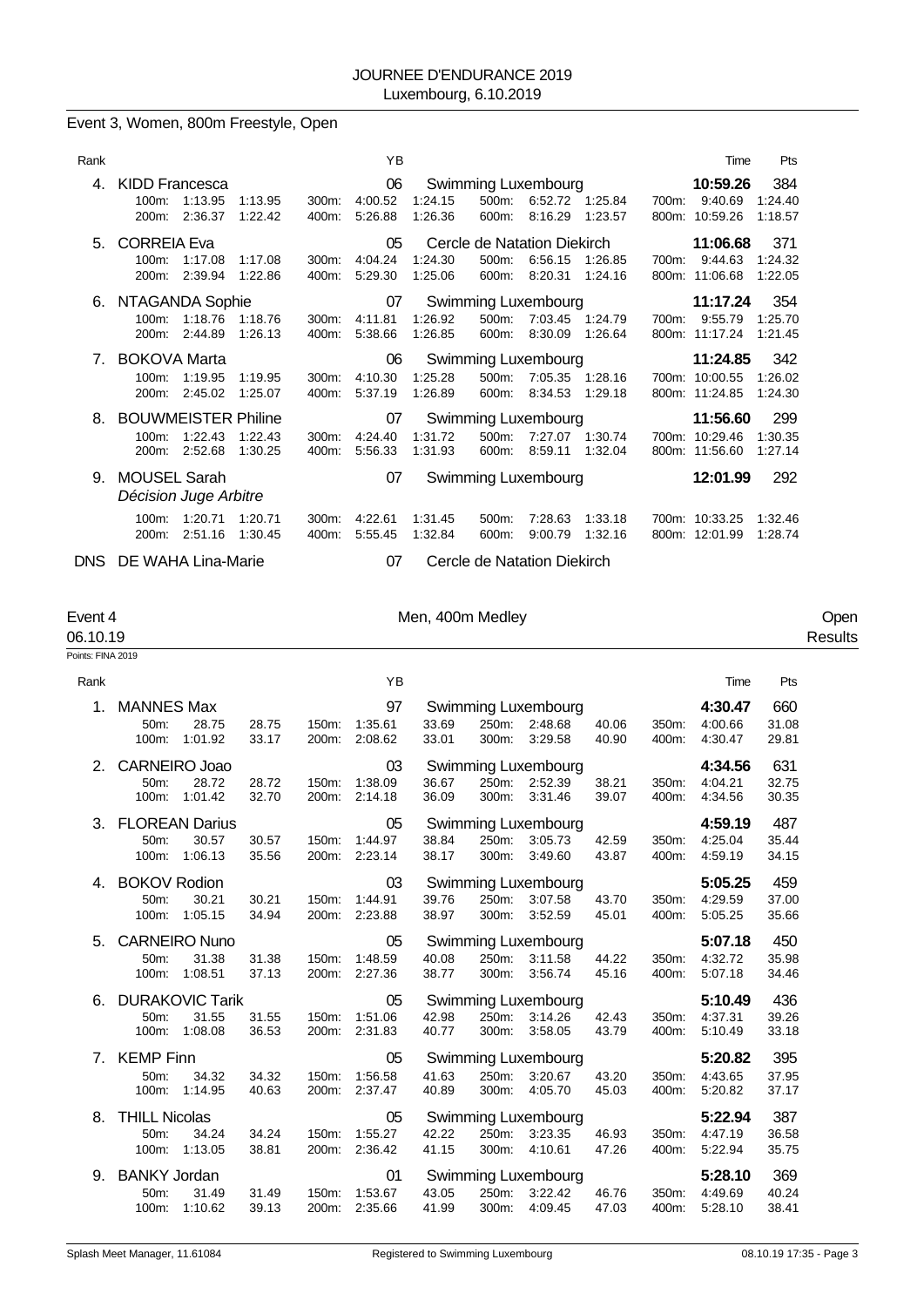Event 4, Men, 400m Medley, Open

| Rank |                                                                                                                                                                                                            |                                                                      |                | ΥB                                   |                |                |                                                                        |                |                | Time                          | Pts                   |
|------|------------------------------------------------------------------------------------------------------------------------------------------------------------------------------------------------------------|----------------------------------------------------------------------|----------------|--------------------------------------|----------------|----------------|------------------------------------------------------------------------|----------------|----------------|-------------------------------|-----------------------|
|      | 10. NTAGANDA Alexis<br>35.83<br>50m:<br>100m:<br>1:20.11                                                                                                                                                   | 35.83<br>44.28                                                       | 150m:<br>200m: | 05<br>2:03.67<br>2:45.63             | 43.56<br>41.96 | 250m:<br>300m: | Swimming Luxembourg<br>3:33.01<br>4:22.35                              | 47.38<br>49.34 | 350m:<br>400m: | 5:37.53<br>5:01.37<br>5:37.53 | 339<br>39.02<br>36.16 |
|      | 11. PEUSCH Kevin<br>50m:<br>36.63<br>100m:<br>1:21.39                                                                                                                                                      | 36.63<br>44.76                                                       | 150m:<br>200m: | 06<br>2:03.94<br>2:44.66             | 42.55<br>40.72 | 250m:<br>300m: | Swimming Luxembourg<br>3:36.69<br>4:27.62                              | 52.03<br>50.93 | 350m:<br>400m: | 5:41.28<br>5:05.85<br>5:41.28 | 328<br>38.23<br>35.43 |
|      | 12. MILANOVSKI Nikola<br>35.20<br>50m:<br>100m: 1:18.75                                                                                                                                                    | 35.20<br>43.55                                                       | 150m:<br>200m: | 04<br>2:02.75<br>2:44.76             | 44.00<br>42.01 | 250m:          | Swimming Luxembourg<br>3:35.50<br>300m: 4:25.20                        | 50.74<br>49.70 | 350m:<br>400m: | 5:42.59<br>5:04.52<br>5:42.59 | 324<br>39.32<br>38.07 |
| 13.  | <b>MOOG Mathis</b><br>50m:<br>37.49<br>100m:<br>1:23.56                                                                                                                                                    | 37.49<br>46.07                                                       | 150m:<br>200m: | 06<br>2:08.40<br>2:51.45             | 44.84<br>43.05 |                | Swimming Luxembourg<br>250m: 3:39.87<br>300m: 4:28.28                  | 48.42<br>48.41 | 350m:<br>400m: | 5:42.94<br>5:06.70<br>5:42.94 | 323<br>38.42<br>36.24 |
|      | 14. JOMINET Dan<br>50m:<br>33.44<br>100m:<br>1:14.39                                                                                                                                                       | 33.44<br>40.95                                                       | 150m:<br>200m: | 03<br>1:59.89<br>2:43.50             | 45.50<br>43.61 | 250m:<br>300m: | Swimming Luxembourg<br>3:35.74<br>4.28.34                              | 52.24<br>52.60 | 350m:<br>400m: | 5:48.07<br>5:08.84<br>5:48.07 | 309<br>40.50<br>39.23 |
|      | 15. FEDOSEEV Anton<br>50m:<br>37.69<br>100m:<br>1:21.63                                                                                                                                                    | 37.69<br>43.94                                                       | 150m:<br>200m: | 07<br>2:06.38<br>2:50.65             | 44.75<br>44.27 | 250m:<br>300m: | Swimming Luxembourg<br>3.40.18<br>4:30.64                              | 49.53<br>50.46 | 350m:<br>400m: | 5:51.39<br>5:12.13<br>5:51.39 | 301<br>41.49<br>39.26 |
| 16.  | <b>TUCHILA Ionut Alexandru</b><br>50m:<br>39.54<br>100m:<br>1:26.93                                                                                                                                        | 39.54<br>47.39                                                       | 150m.<br>200m: | 06<br>2:14.68<br>3:00.82             | 47.75<br>46.14 | 250m:<br>300m: | Swimming Luxembourg<br>3:53.83<br>4:46.42                              | 53.01<br>52.59 | 350m:<br>400m: | 6:05.46<br>5:26.69<br>6:05.46 | 267<br>40.27<br>38.77 |
|      | 17. THILL Louis<br>40.82<br>50m:<br>100m:<br>1:27.84                                                                                                                                                       | 40.82<br>47.02                                                       | 150m:<br>200m: | 07<br>2:14.93<br>3:01.27             | 47.09<br>46.34 | 250m:<br>300m: | Swimming Luxembourg<br>3:54.76<br>4:50.00                              | 53.49<br>55.24 | 350m:<br>400m: | 6:15.45<br>5:33.04<br>6:15.45 | 246<br>43.04<br>42.41 |
|      | 18. PASSER Daniel<br>50m:<br>38.16<br>100m: 1:23.64                                                                                                                                                        | 38.16<br>45.48                                                       | 150m:<br>200m: | 07<br>2:15.47<br>3:05.93             | 51.83<br>50.46 | 250m:<br>300m: | Swimming Luxembourg<br>3:55.79<br>4:48.89                              | 49.86<br>53.10 | 350m:<br>400m: | 6:15.65<br>5:33.79<br>6:15.65 | 246<br>44.90<br>41.86 |
| 19.  | MILANOVSKI Stefan<br>50m:<br>39.89<br>100m:<br>1:29.09                                                                                                                                                     | 39.89<br>49.20                                                       | 150m:<br>200m: | 06<br>2:20.38<br>3:09.30             | 51.29<br>48.92 | 300m:          | Swimming Luxembourg<br>250m: 4:02.60<br>4:56.62                        | 53.30<br>54.02 | 350m:<br>400m: | 6:22.68<br>5:40.99<br>6:22.68 | 233<br>44.37<br>41.69 |
|      | 20. WENZEL Gregory<br>50m:<br>44.03<br>100m:<br>1:35.93                                                                                                                                                    | 44.03<br>51.90                                                       | 150m:<br>200m: | 04<br>2:24.61<br>3:11.36             | 48.68<br>46.75 | 250m:<br>300m: | Cercle de Natation Diekirch<br>4:07.22<br>5:01.89                      | 55.86<br>54.67 | 350m:<br>400m: | 6:27.08<br>5:46.49<br>6:27.08 | 225<br>44.60<br>40.59 |
|      | 21. GONZALEZ PEREZ Rodrigo<br>50m: 41.12<br>100m: 1:31.37                                                                                                                                                  | 41.12 150m: 2:20.32 48.95 250m: 4:04.85 57.56 350m: 5:47.54<br>50.25 |                | 07<br>200m: 3:07.29                  | 46.97          |                | Swimming Luxembourg<br>300m: 5:05.13 1:00.28                           |                |                | 6:29.11<br>400m: 6:29.11      | 221<br>42.41<br>41.57 |
|      | 22. WEYLAND Philippe<br>50m:<br>42.55<br>100m: 1:37.55                                                                                                                                                     | 42.55<br>55.00                                                       |                | 07<br>150m: 2:29.21<br>200m: 3:19.38 | 51.66<br>50.17 | 300m:          | <b>Swimming Luxembourg</b><br>250m: 4:20.42 1:01.04<br>5:23.35 1:02.93 |                | 350m:<br>400m: | 6:48.13<br>6:06.89<br>6:48.13 | 192<br>43.54<br>41.24 |
|      | DSQ RIKKERT Thijmen<br>P2 - did not bring both arms forward simultaneously over water or did not bring both arms backward<br>simultaneously under water through-out the race, according to SW 8.5 (SW 8.2) |                                                                      |                | 06                                   |                |                | <b>Swimming Luxembourg</b>                                             |                |                |                               |                       |
| DSQ  | <b>DUSEMON Paul</b><br>P2 - did not bring both arms forward simultaneously over water or did not bring both arms backward                                                                                  |                                                                      |                | 07                                   |                |                | Swimming Luxembourg                                                    |                |                |                               |                       |

*simultaneously under water through-out the race, according to SW 8.5 (SW 8.2)*

|  | DNS LESAGE Christophe |  |
|--|-----------------------|--|
|--|-----------------------|--|

DNS VANDERSCHRICK Stephan 00 Swimming Luxembourg

02 Swimming Luxembourg